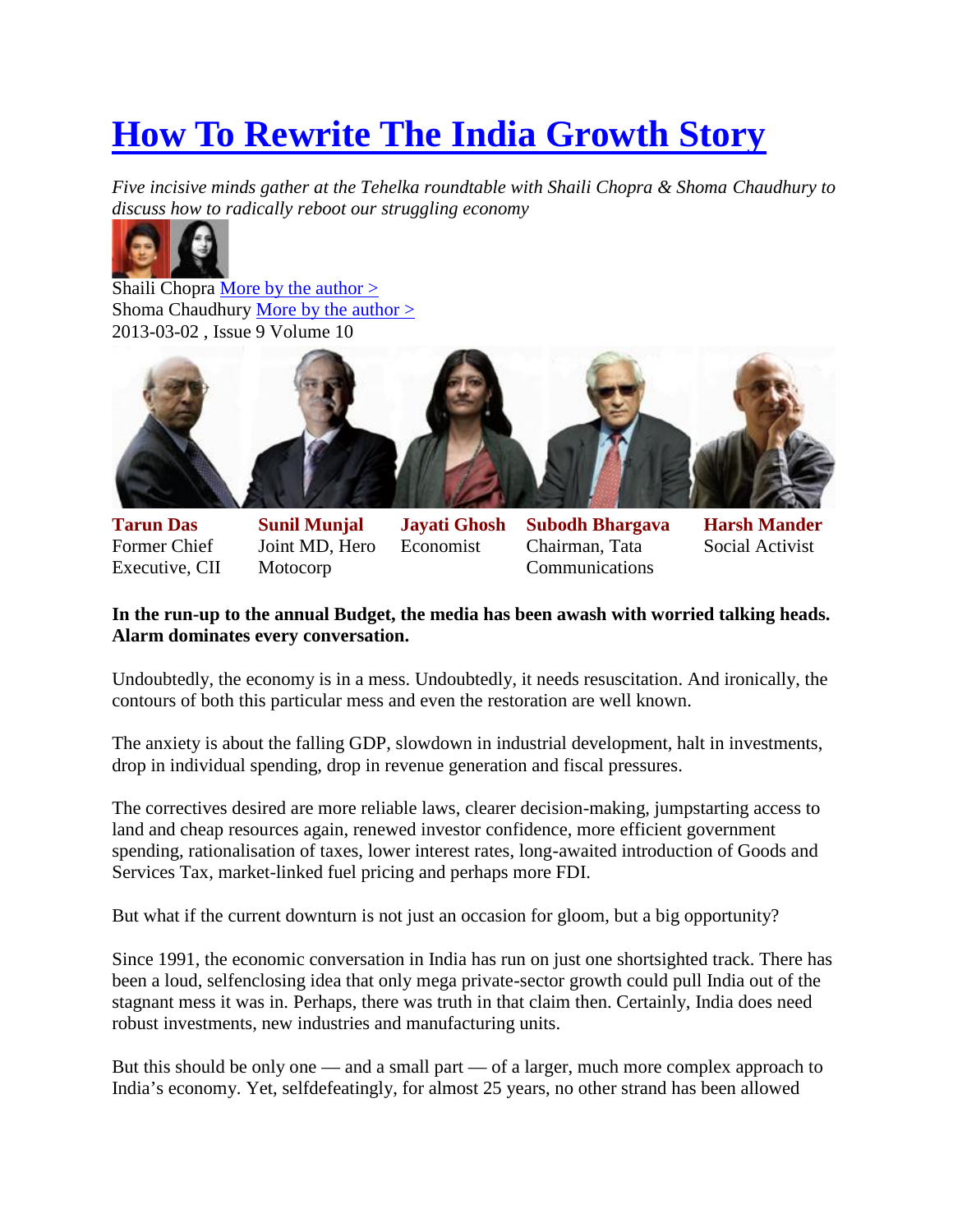even a toehold entry into mainline conversations on the economy. The fact that almost 94 percent of India lives, operates and sustains itself outside the purview of the GDP. The fact that many years of blistering 9 percent growth has led to very minimal employment generation (a recent Planning Commission report, in fact, said it had led to completely jobless growth). That fact that while our macroeconomic policies are wholly focussed on driving people off the land and out of traditional livelihoods, it is impossible for our cities and industrial jobs to absorb all these millions and millions of people. The fact that if indeed all these millions of self-employed, selfsustained people were to stop doing what they do, India would be faced with such a mega crisis, no resuscitation would work. The entire story about India's potential as an economic superpower was based on its demographic dividend, but we have been paying absolutely no attention to that demography. The fact that 9 percent growth — in the way India had constructed it — was bound to hit its head against the walls of economic conservation, sustainability and people's rage.

IN 1991, India needed a courageous, radical rethinking of its economy. It is certainly time for that again. Economist and Nobel laureate Amartya Sen has said it's important for emerging markets like India to "decide where to emerge".

He couldn't have put it more succinctly. Economic growth in a country as vast and complex as India is not, and cannot be, just about industrial growth. There are dozens of other kinds of economic activity waiting simultaneously to take wing, which can boost India's overall prosperity: tourism, crafts, small and medium enterprises, fishing, dairy and agriculture. But for that to happen, India's elite needs to do two things: unclasp its imagination and acquire a survival instinct. It needs to understand its own prosperity is inextricably linked with that of 94 percent of the country.

To give these ideas a hearing, to see if any of them are finally breaking through into mainstream thinking, for this week's cover story, TEHELKA invited a fascinating cross-section of stakeholders to sit across a round table and discuss India's economy.

As CII head for 30 years, and one of Prime Minister Manmohan Singh's key advisers, Tarun Das has been an influential proponent of the economic model of the past 25 years. As Joint MD of Hero MotoCorp, Sunil Munjal has rallied on the growth story but admits the industry made mistakes. And as chairman of Tata Communications, and manufacturing institutions, Subodh Bhargava has been a crusader for capitalism but with clarity in laws. In 2002, Harsh Mander left the IAS to work with the unheard 94 percent. And as a reputed left-leaning economist, Jayati Ghosh has also been its dogged spokesperson.

The key question we put to each of them was whether they felt it was time for some fundamental rethinking. Their answers were both startling and heartening. At one point, Munjal said, "You have invited the wrong people for this discussion because we all think so alike."

That itself was a great sign of hope. There is much that we could not cover in this. But it was never meant to be the entire conversation: only a new conversation starter.

## **EDITED EXCERPTS FROM THE DISCUSSION**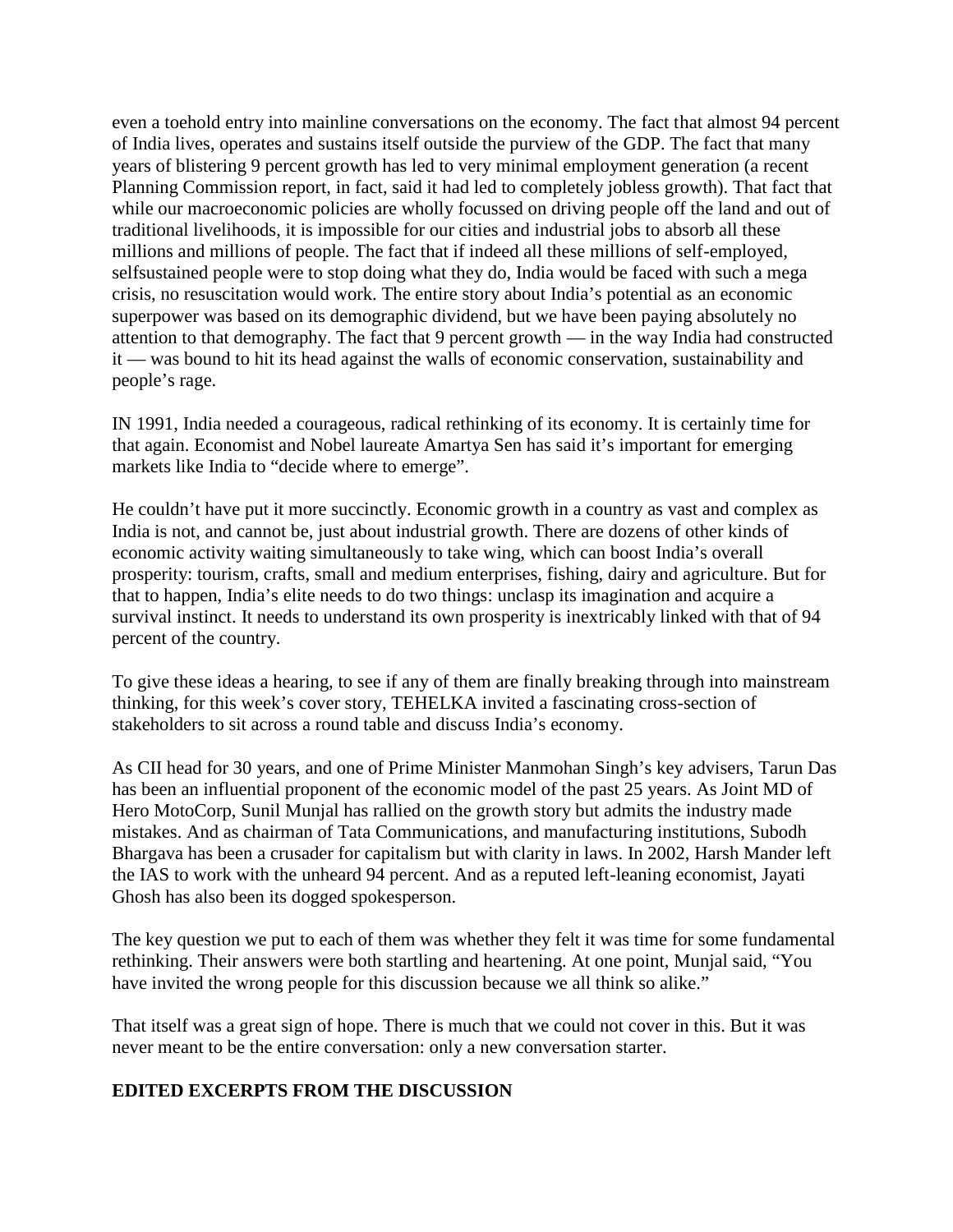#### **Why is there such pessimism about the economy and its downturn?**

**Tarun Das** There are many reasons actually, but if I have to sum it up, we became too complacent as a country. After the 2009 election, we thought 9 percent growth was our birthright, forgetting that we had lived in a 3 percent era for more than 40 years. The world was in a crisis, but we assumed we would remain untouched. We took our eyes off the ball.

Secondly, the public sector is a huge part of our economy, but we have almost deliberately brought it down. One of the key solutions to jumpstart the economy should be to reactivate this sector, including NHAI, DMIC, railways and water, and create a new momentum on construction, and therefore, employment.



**Money matters** Maruti Suzuki workers at the Manesar plant strike for better wages **Photo:** Garima Jain

'Let industry first pay appropriate wages, respect forest laws… let us talk about market-led economic growth after that' - **Harsh Mander**

**Sunil Munjal** I agree with Tarun about the complacency. We handled the 2008 crisis so well that we assumed everything was hunky dory. The assumption was that our demographics and the momentum we had built up would take care of everything. But policymaking from 2008 to 2012 has left a lot to be desired.

We have made two big mistakes. We forgot the economy needs constant movement. It needs attention for at least the next 30-40 years. We have a unique problem of 250 million people who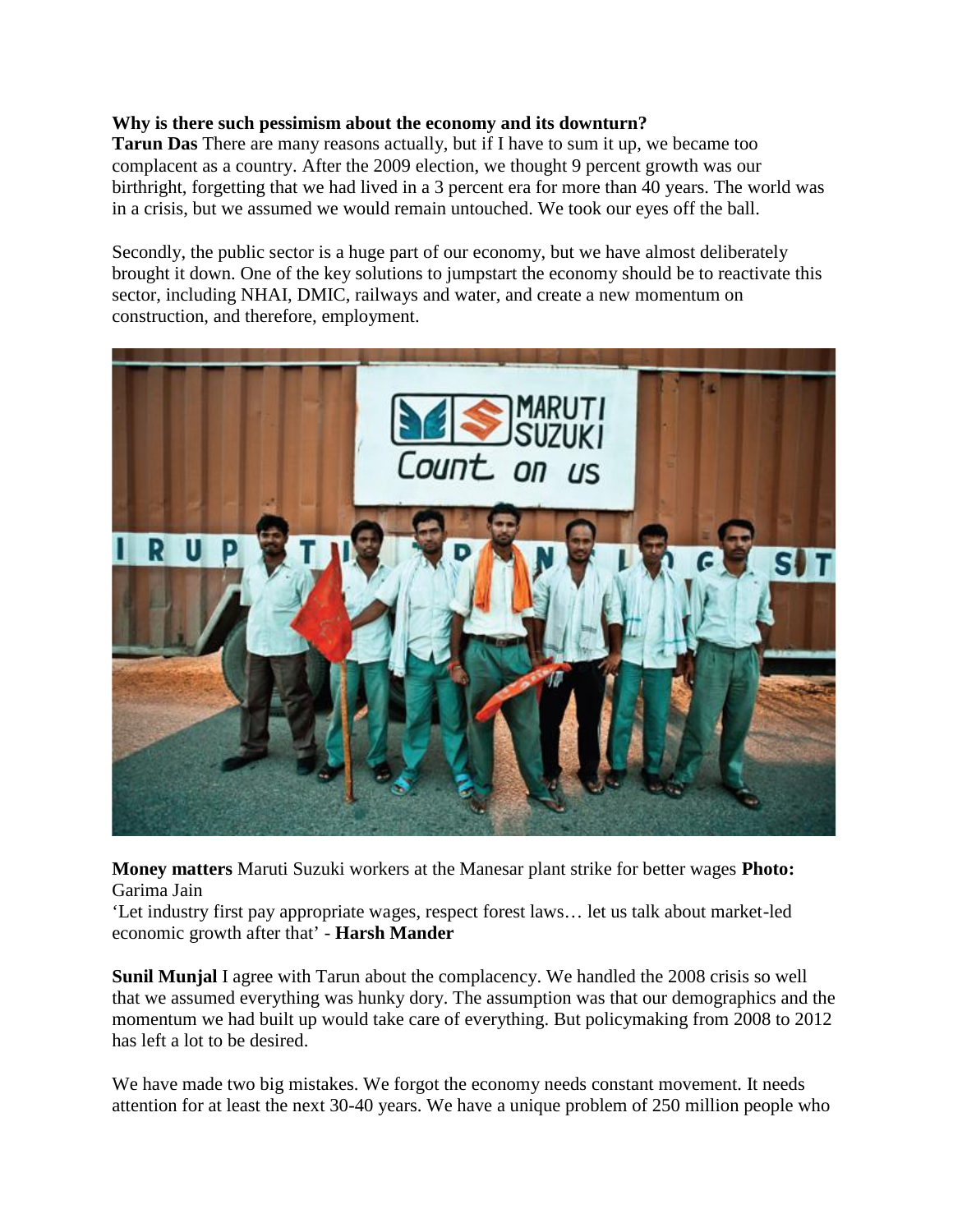don't get two square meals a day. The only answer to that is growth. We need to create jobs. The regulations we have — be it the Industrial Disputes Act, our labour policies, the Contract Act, the Land Acquisition Act — they all discourage large industries from coming up in India, which, in turn, discourages large-scale employment.

## **Isn't this a bit of a smokescreen? One always hears the argument about industry creating employment. If that's the case, why have all the boom years led to jobless growth?**

**Munjal** You are right, 94 percent of India is self-employed. Of the remaining 6 percent, it is the less than 1 percent unionised labour that has driven our policy for many years. This policy is scaring people away from hiring. When people set up a business, they want more automation so they can get the least number of people to do the same job.

## **In fact, isn't it the intrinsic logic of big industry to have heavy mechanisation rather than be labour-intensive? So, how can it generate millions of jobs?**

**Munjal** We need high efficiency to compete globally. That's the only way to ensure we generate jobs, which creates savings and therefore consumption. It is a virtuous cycle we are aiming for. It's a mistake to assume big industries create jobs anywhere in the world. It's the mid-size, small and ancillary industries working in tandem with big industry that create jobs.

But there's another interesting phenomenon that gets overlooked. Many industries that resisted the government's social programmes in the early days have now realised that these can help in building up a market. Some of these programmes have been very sensible. The NREGA, for example, has allowed millions of people to have a job and earn money. It is true, dole is not a good idea in the long term, and farms and factories in states like Haryana, Punjab, Bihar and Uttar Pradesh, where labour used to come from, are not able to get labour now. This means the cost of doing business in India has moved up.

## **Historically, labour wages have always been so exploitative, how can one complain about labour getting a baseline minimum wage now? Why not rethink one's business plans and balance sheets in a way that factors in those fairer wages.**

**Munjal** There's absolutely no doubt about that. There is definitely a good aspect to it. People are able to live at home with their families now and that is a wonderful thing. But the downside is, by giving people dole you are telling them they don't need to acquire skills. We haven't used NREGA for providing skills to people and it hasn't even created the kind of rural infrastructure it should have. That's a shame.

#### **We will come back to this issue of social spends and whether it constitutes 'dole', but first Jayati, what is your reading of the economic downturn and what have been some of the key mistakes made by this government in its approach to economic growth? Should it be trying to jumpstart the same model or rethink some fundamentals?**

**Jayati Ghosh** I don't think it was a strategy that could have carried on indefinitely. It was bound to run its course. And it's getting there. The first mistake was to be focussed solely on GDP growth — irrespective of its quality in terms of its composition, distribution across the population, its impact on environment and its sustainability.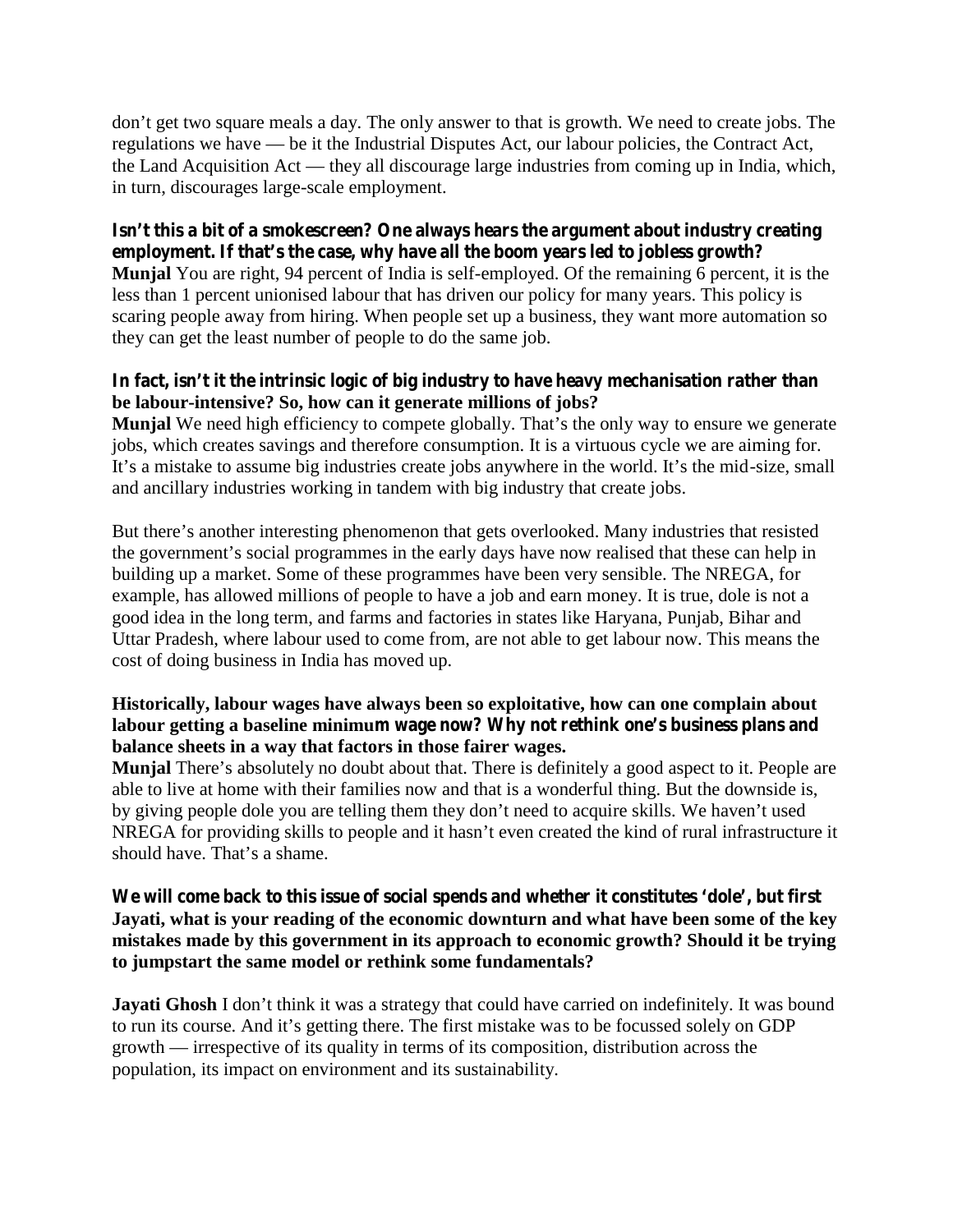The second mistake was to assume that growth can only come from the private corporate sector, which therefore had to be incentivised at all cost: through fiscal sops, tax holidays, taxes foregone in every Budget, and cheap land, water, labour and spectrum. Today we call it crony capitalism, but actually it was an essential part of the macroeconomic strategy. This strategy required accepting inequalities. We never saw wages and employment as anything other than a cost. We didn't see it as a market.

Third, we have ignored the needs of millions of small producers, not just farmers but also outside agriculture, who form the bulk of employment and production. We have simply focussed on the big guys. This has led to slow or falling productivity, lack of viability and fragile employment conditions for them. We forgot that the fastest way to raise the average productivity is to raise productivity at the bottom.

And then, even as we heavily incentivised the private sector, we said there's no money for delivering the socio-economic rights of the citizens — housing, education, roads in villages, health and electricity. We forgot to plan not just for the economy, but for the people. This was bound to come up against constraints and it has: balance of payment problems, ecological problems, social and political instability related to the increasing inequalities of wealth and income.

**Subodh Bhargava** I'd like to come in at this point. The foremost issue we are faced with today is that of disappointment. To have an entire business and entrepreneurial community feeling sub par is not great for a nation. I agree with Tarun that there's been a certain degree of complacency. But from an entrepreneurial point of view, as a private sector player who contributes to wealth creation, Munjal talked of the scare on account of labour laws. He is bang on. The entrepreneur has been forced into hiding; they are hibernating now. The complexity of laws, the complete absence of any rule of law, zero implementation levels — this is what is causing all the trouble.



'We have ignored the needs of millions of small producers, not just farmers, who form the bulk of India's workforce' - **Jayati Ghosh**, **Photo:** Getty Images

It's true industries today have started thinking of a greater degree of automation — even at the cost of penalty — because when there are labour issues, the interventions are so hostile and one sided, it has caused a huge scare. Look at how those managers were murdered. Overall, confidence is shaken because of the uncertainty of the law. There is just no clarity. Will the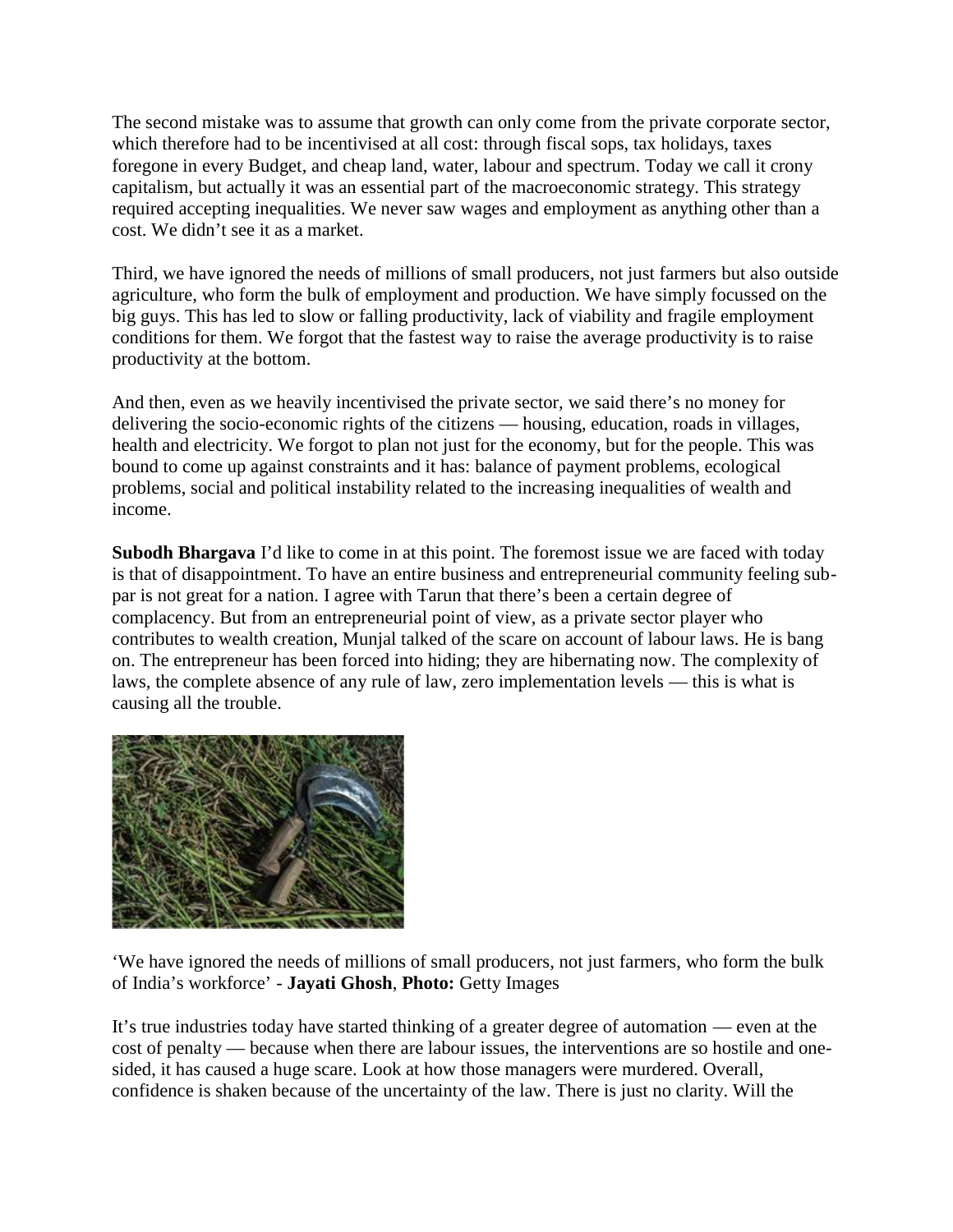government only indulge in populist measures, or will it do something sensible in the arena of wealth creation?

**What exactly do you mean by populist measures? Are you opposed to social spending? Isn't it odd that we keep talking about the demographic dividend, but we don't want to invest in food security, education, health, basic minimum wages? As Munjal and Jayati just said, almost 94 percent of India lives outside the formal economy. Doesn't their economic activity count for anything? Don't they add to the sustainability of the country? Bhargava** I'm 100 percent in favour of NREGA and other welfare schemes if implemented efficiently and effectively. In fact, all of us in industry, I'm talking about larger industries, welcomed it when it was announced. It meant a more robust rural economy, it meant a market for us. But the implementation has been abysmal.

But today, industry itself is also very worried about harassment. There is no rule of law. Income tax people walk into any office, asking questions, collecting papers. People who are corrupt nothing happens to them. But honest people can't move ahead because there are such procedural bottlenecks and hurdles. We need simplicity and clarity of laws. Without that, nothing is going to happen.

**Another side of the argument can be that the laws are complex because they involve the environment, people and the impact on society. Would you agree there is a lack of consensus building between industry, government and impacted communities? Bhargava** Take a simple example of environment clearances. Land acquisition, mining projects — everything is at a standstill because our policymakers cannot decide which way to move. The point one is making is: give us the law you want. If you want 80 or 90 percent consent from landowners — go ahead, make that the law. But after that, let industry manage its own affairs calculated on the longevity and clarity of that law. Right now, we seem to have no clear objectives on either environment issues or land. Decisions keep getting chopped and changed and reversed. We need to ensure these problems are well articulated before the investments are done.

**Munjal** I would also like to add another aspect to this discussion — in an attempt to resuscitate the economy, we need to control the size of the government itself. Costs of government needs, the massive scale, all need to go down and get streamlined with renewed focus on essentials to drive economic growth.

**Perhaps, there is a lack of clarity because many of these policies and laws are flawed and unjust in their very conception. Take the SEZ Act or the colonial Land Acquisition Act, both were bad-faith Acts on many counts. Corporates and the government start thinking about these issues only when there is resistance and pushback from the ground and then complain that it's impacting investor sentiment.**

**Bhargava** Resistance from people on the ground? Why pay heed to that? If the government has the responsibility, accountability, authority, it can get its policies vetted by the courts. After that, just go ahead.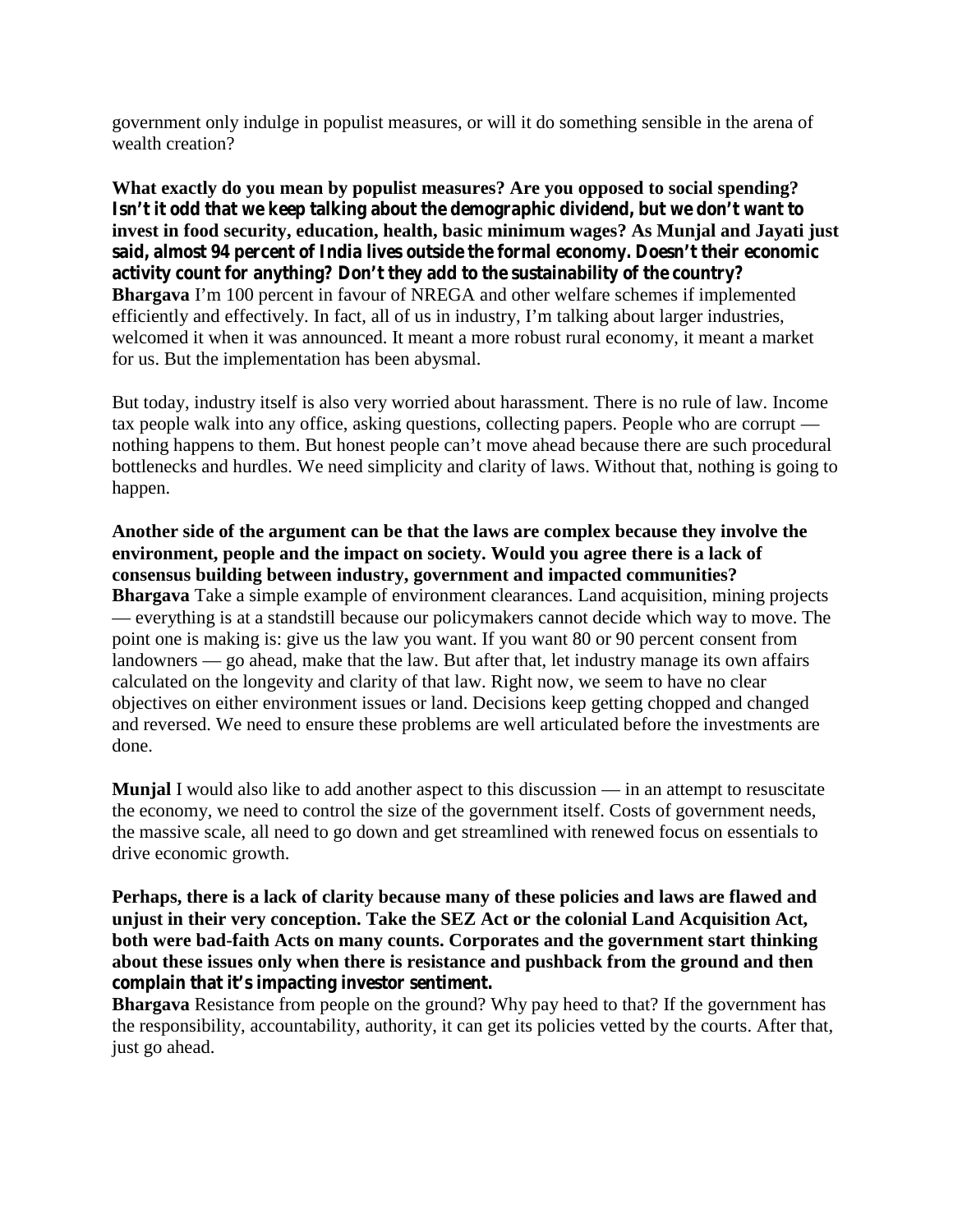**How can you say that? The old Land Acquisition Act was a patently colonial and unfair Act. We did not see any captains of industry stand up and say this is an unjust way of acquiring land. In fact, they have been resisting every social justice clause even in the new Bill.**

**Bhargava** I'm sorry. Don't say that. CII President B Muthuraman, and the entire CII, has been actively engaged and acknowledging that we need appropriate land acquisition methodology and policy, including share to the landowner in future prosperity. Industries are not objecting to it. We just want clarity.

**We absolutely agree on the importance of clarity and implementation. But you mentioned labour reform, the murder of managers. Would you concede that industry itself has not displayed any high ground in its approach to labour? Look at the working conditions of labour everywhere — in construction, the big boom industry — does it look like they are being included in the benefits of GDP growth? Why does industry display no enlightenment in these matters?**

**Bhargava** I have come to a conclusion: industry will always have vested interests. I would say: don't listen to industry. You are the policymakers; you have been elected to the government. Think objectively for the country, for the people, for the poor and give me a policy. Don't listen to me or pressure groups. In fact, honest entrepreneurs are submerged under pressure groups. You just give me a well-thoughtout policy and stay with it for 10 years and see if the private sector can deliver or not. As for the rest, as far as short-term solutions go, hang those who are corrupt. Others will get the space to come and operate.

**Harsh Mander** I don't agree with a lot of this. I feel we need to go back to basics and articulate the real nature of the problem. It's true, growth rates have fallen; it's true, there's paralysis and a problem with governance. But those are givens. The time has come to question the very idea that growth is an end in itself, no matter what the cost. The euphoria when there was 9 percent growth should itself have been problematised. When I was in the Civil Services, the practice may have varied, but there was no doubt in anyone's head that government existed primarily to uphold the rights and needs of disadvantaged people. Now the idea of a good government is one that enables the fastest growth, regardless of its impacts. That's a problem.

I went to Raigarh recently, in Chhattisgarh, where I'd been a District Collector 20 years ago. It's a forested tribal area. What I saw there — from one point of view — could be celebrated. The Jindals have huge power and mining projects there. "Growth" is certainly happening there, but the forests have been devastated and the tribals have lost their land. Is this a sign of the state's success or failure? I think we need to at least problematise it.

The second issue is all the talk about "demographic dividend". This is where the real problem with the Indian economy begins. India's growth story is hinged on the fact that we have a large number of people in the productive age group. But every second child is malnourished. This means half your workforce does not even have bodies and brains that are well-formed enough to fulfill their potential. It mystifies me why economists and planners cannot see that a genuinely implemented Right to Food law, universal healthcare for all, and good quality education would actually be great economics as well because that same workforce would then be healthy, educated, well-nourished, have higher morale and so produce better.